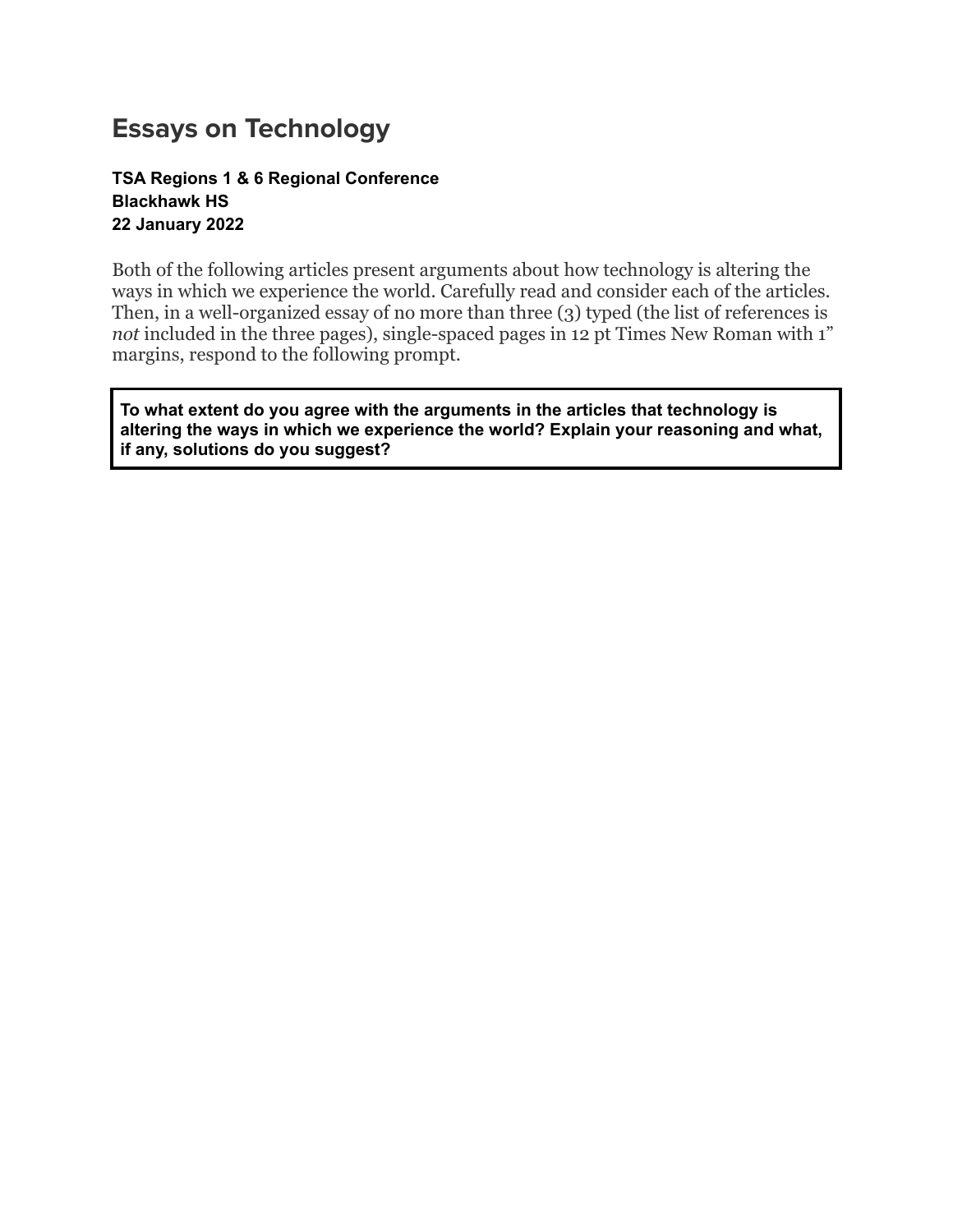### The Atlantic

**TECHNOLOGY** 

## Every Place Is the Same Now

### With a phone, anywhere else is always just a tap away.

### By Ian Bogost

**January 16, 2020**

Those old enough to remember video-rental stores will recall the crippling indecision that would overtake you while browsing their shelves. With so many options, any one seemed unappealing, or insufficient. In a group, different tastes or momentary preferences felt impossible to balance. Everything was there, so there was nothing to watch.

Those days are over, but the shilly-shally of choosing a show or movie to watch has only gotten worse. First, cable offered hundreds of channels. Now, each streaming service requires viewers to manipulate distinct software on different devices, scanning through the interfaces on Hulu, on Netflix, on AppleTV+ to find something "worth watching." [Blockbuster is dead](https://www.theatlantic.com/technology/archive/2013/11/i-loved-you-blockbuster/281213/), but the emotional dread of its aisles lives on in your bedroom.

This same pattern has been repeated for countless activities, in work as much as leisure. Anywhere has become as good as anywhere else. The office is a suitable place for tapping out emails, but so is the bed, or the toilet. You can watch television in the den—but also in the car, or at the coffee shop, turning those spaces into impromptu theaters. Grocery shopping can be done via an app while waiting for the kids' recital to start. Habits like these compress time, but they also transform space. Nowhere feels especially remarkable, and every place adopts the pleasures and burdens of every other. It's possible to do so much from home, so why leave at all?

Over the holidays, my family trekked to a suburban Atlanta mall to see *[Star Wars](https://www.theatlantic.com/entertainment/archive/2019/12/star-wars-the-rise-of-skywalker-review/603790/)*: *The [Rise of Skywalker](https://www.theatlantic.com/entertainment/archive/2019/12/star-wars-the-rise-of-skywalker-review/603790/)*. It's the closest theater to offer Dolby Vision and Dolby Atmos, and we decided that increased color gamut and floor-rumbling sound justified the 25-mile sojourn.

Seeing new movies is one of the few entertainment activities left that you really can't do at home [\(unless you're wealthy,](https://www.engadget.com/2019/04/08/red-carpet-films-first-run-movie-rentals/) of course). Even so, U.S. theater attendance [reached a](https://www.theverge.com/2018/1/3/16844662/movie-theater-attendance-2017-low-netflix-streaming) [25-year low in 2017](https://www.theverge.com/2018/1/3/16844662/movie-theater-attendance-2017-low-netflix-streaming). There's so much on cable and streaming services, moviegoers need not leave the couch. With Netflix, Amazon, and Apple competing with major studios, television shows now enjoy the prestige, not to mention the budgets, previously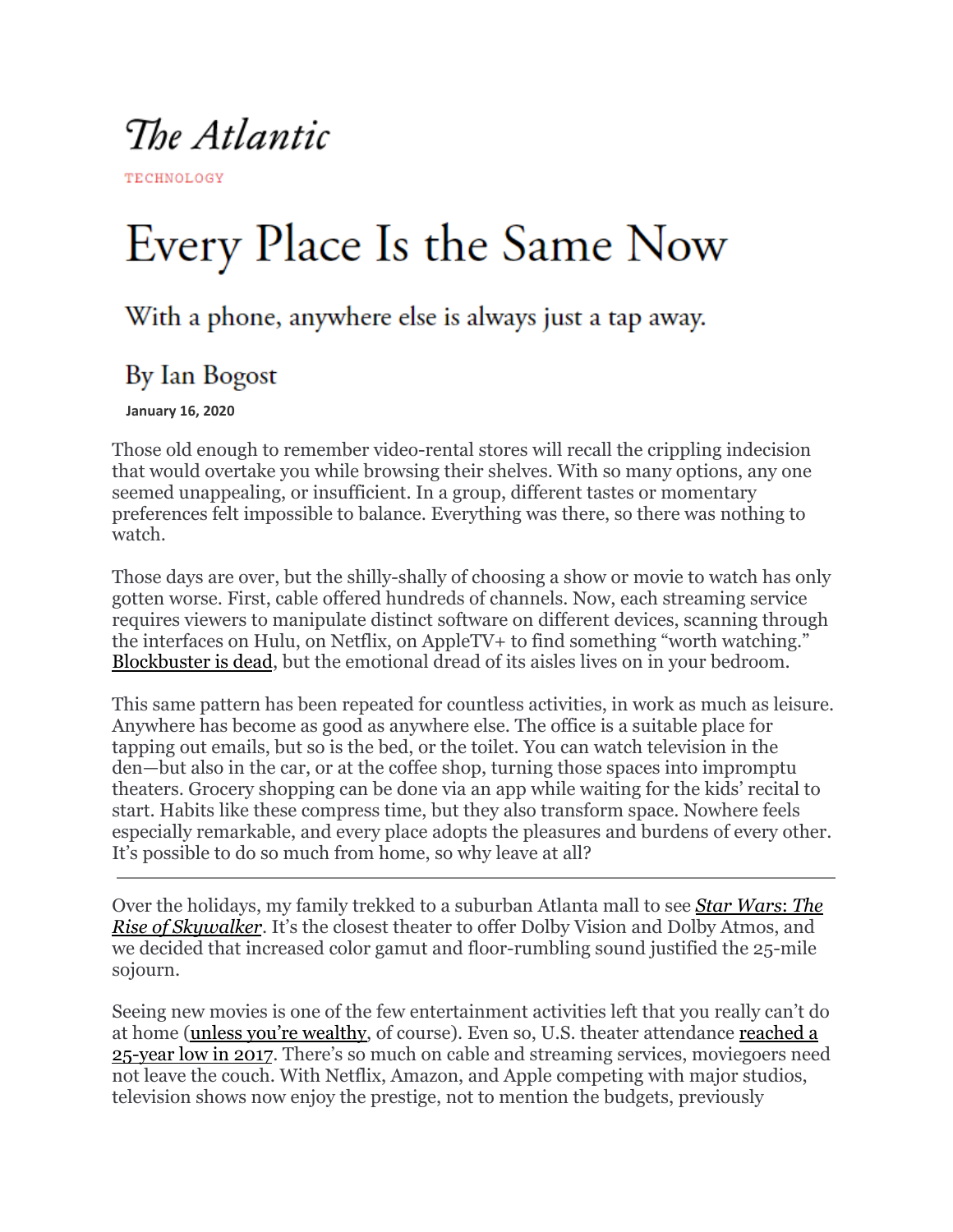restricted to film. Today, "event movies" such as *Star Wars* are the [best way](https://www.whitehutchinson.com/news/lenews/2019/february/article105.shtml) to lure people to the cinema. That partly explains why so many current movies are huge action flicks. It's not that the moving image has deadened itself as art, as Martin Scorsese [infamously worried](https://www.nytimes.com/2019/11/04/opinion/martin-scorsese-marvel.html) last year, but that most people have shifted their attention to smaller screens. Scorcese's latest film, *The Irishman*, only proves the point—it started streaming on Netflix [less than a month](https://www.hollywoodreporter.com/news/netflix-forgoes-wide-release-martin-scorseses-irishman-1234382) after its limited theatrical release.

Over the last two decades, the technology of film has also evaporated into the home. Big-screen television and surround-sound receivers have been around for a while, but when widescreen HDTVs became popular (and then affordable) in the aughts, home theater became competitive with cinema for everyday use. Flatscreens [quickly were](https://www.adweek.com/brand-marketing/hdtv-adoption-rises-105840/) [attached](https://www.adweek.com/brand-marketing/hdtv-adoption-rises-105840/) to residential walls, in bedrooms and above fireplaces. Unlike big-action films of the Marvel or Lucasfilm persuasion, *The Irishman* looks great on these home-television setups, making many dens, bedrooms, and great rooms a suitable proxy for the cinema.

But the film also shows just as well on a smartphone screen. With a rectangle perched inches from viewers' faces, sound funneled through earphones, Netflix [can feel](https://nationalpost.com/entertainment/movies/small-screen-big-pleasures-why-its-not-so-bad-to-watch-a-movie-on-your-phone) [immersive.](https://nationalpost.com/entertainment/movies/small-screen-big-pleasures-why-its-not-so-bad-to-watch-a-movie-on-your-phone) Just as home theaters proliferated, the smartphone started to bring television to the couch, or the chair, or the bed. The theater can now swim freely all throughout the house. Cinematic and televisual entertainment has been overloaded into almost every architectural space. The standard worry about home theaters replacing the cinema is about the theaters, but what about the home? The den or the bedroom has to take on additional responsibilities, haunting them with the functions of locations where other activities once took place.

Smartphones continue and accelerate this process. At least the bedroom TV had to be turned off if one's spouse wanted to sleep. Once a show moves to the smartphone screen, every couch cushion becomes its own tiny home theater: *Daniel Tiger's Neighborhood* on a preschooler's device, *The Mandalorian* on a father's, *Stranger Things* on a teen's.

Architectural critics anticipated that modern life would change the sensation of space. Almost 30 years ago, the French anthropologist Marc Augé coined the word *[non-place](https://www.versobooks.com/books/360-non-places)* to describe a family of transitional locations where people's sense of self becomes suppressed or even vanishes. Non-places include airports, hotels, shopping malls, supermarkets, and highways. There's a sorrow to these sites, because unlike legitimate ones, human beings never really occupy non-places; they simply move through them on their way to "anthropological places," as Augé called them, such as schools, homes, and monuments.

Non-places have both proliferated and declined in the decades since. On the one hand, there are far more of them, and people encounter them more frequently. More airports and train stations in which more passengers transit more often. More hotel lobbies and conference centers, many boasting their own food courts and shopping plazas, non-places nested within non-places.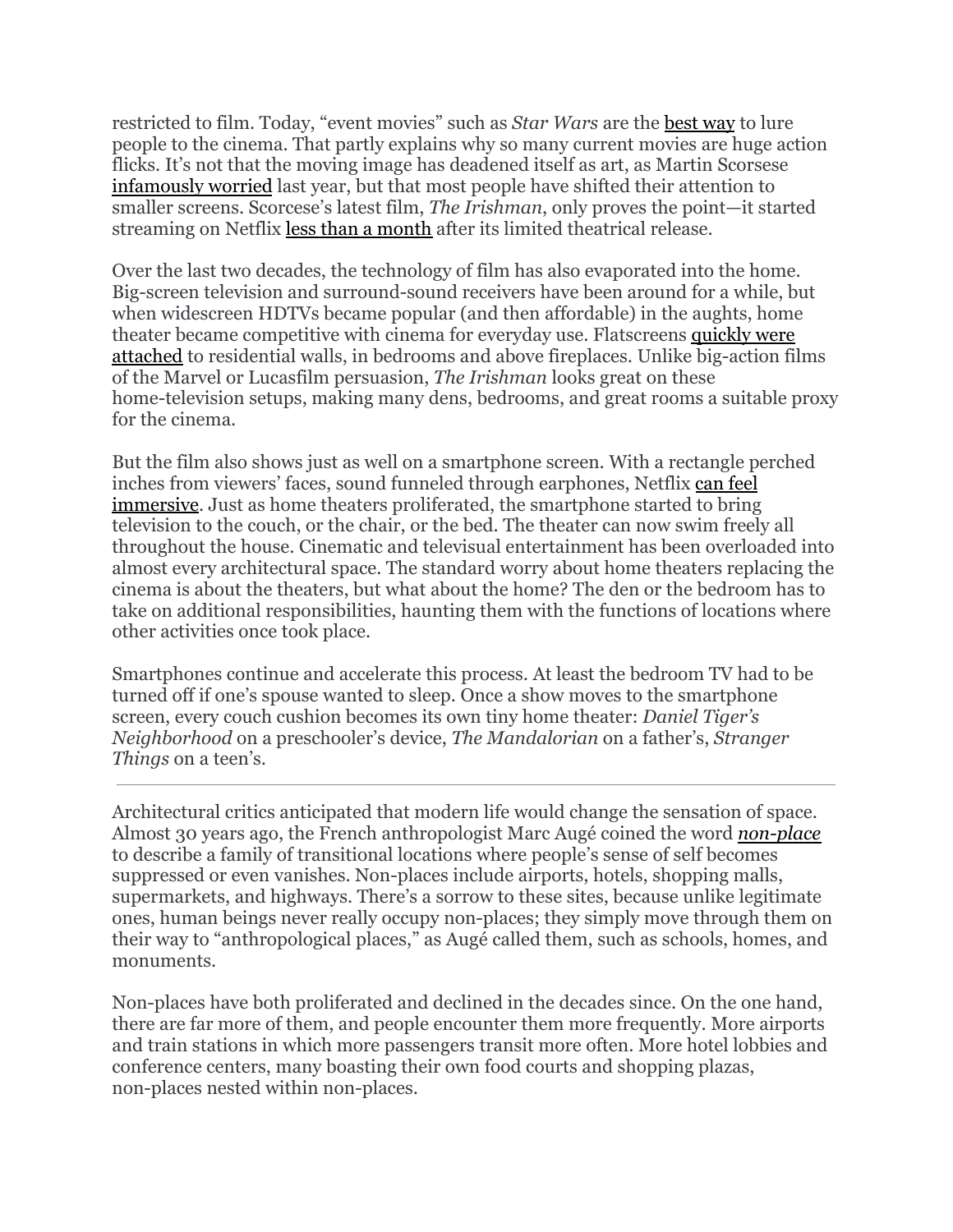On the other hand, the anonymity and uselessness of non-places has been undermined by the smartphone. Every gate waiting area, every plush lobby couch cluster, every wood-veneered coffee shop lean-to has become capable of transforming itself into any space for any patron. The airport or café is also an office and a movie theater, a knitting club, and a classroom.

Non-places always garnered sneers. Augé himself dubbed their rise an "invasion" that brought about "supermodernity," a massive overabundance of dead space devoted to individual rather than collective activity. He predicted that the uniformity of these places—every airport and hotel is like every other—would proliferate into a scourge, a plague that would strip the built environment of opportunities for humans to express themselves.

Supermodernity did come to pass, but not in quite the way Augé and his successors forecast, and feared. You no longer need an industrialized space, such as a supermarket or a conference center, for the anonymity of the non-place to coalesce. Now, something weirder takes place. For one part, the bastions of supermodernity have become more personalized than they used to be. You might overhear a business call in the airport terminal, or witness the emotional distress of a relationship blowing up over text in the Starbucks line. But for another part, any place whatsoever—even the anthropological spaces that Augé thought gave human experience context—can become equally anonymous.

You walk into your own living room to find your spouse or son on the couch, staring or tapping into a device. *What are they doing?* you wonder. Email? Television? Pornography? Shopping? Which is also to ask: What other, foreign, spaces have they conjured into the shared space of the home? The answer is often unknowable, and in any case just as quickly replaced by another space as one app backgrounds and another comes to the fore. A proliferation of non-places wasn't the problem, it seems. Instead, technology has allowed personal intimacy and connection to flourish *too much*, and anywhere. Now every space is a superspace, a place that might be fused together with any other.

Superspaces have been on the rise for decades, since long before personal devices became ubiquitous. Years ago, when computers didn't talk to each other much, my friend Damon and I would walk or ride our bikes from his place to a 7-Eleven a few blocks away to play arcade games. To play *the* arcade game, I should say; they had one, and the clerk would eventually kick us out if we lingered too long. "This isn't an arcade."

But arcades were still seedy places at the time. Some parents would dissuade or even prohibit their kids from going. And so we'd find bowling alleys (no less seedy, and possibly more), convenience stores, laundromats—places where people used to exchange idle time for diversion by dropping coins in slots.

Then Damon and his brother got a Nintendo. The purchase made the bodega and the arcade suddenly superfluous. Now we could murder ducks or pilot plumbers amid the thick pile of his bedroom carpet. Eventually they took the arcade machine out of the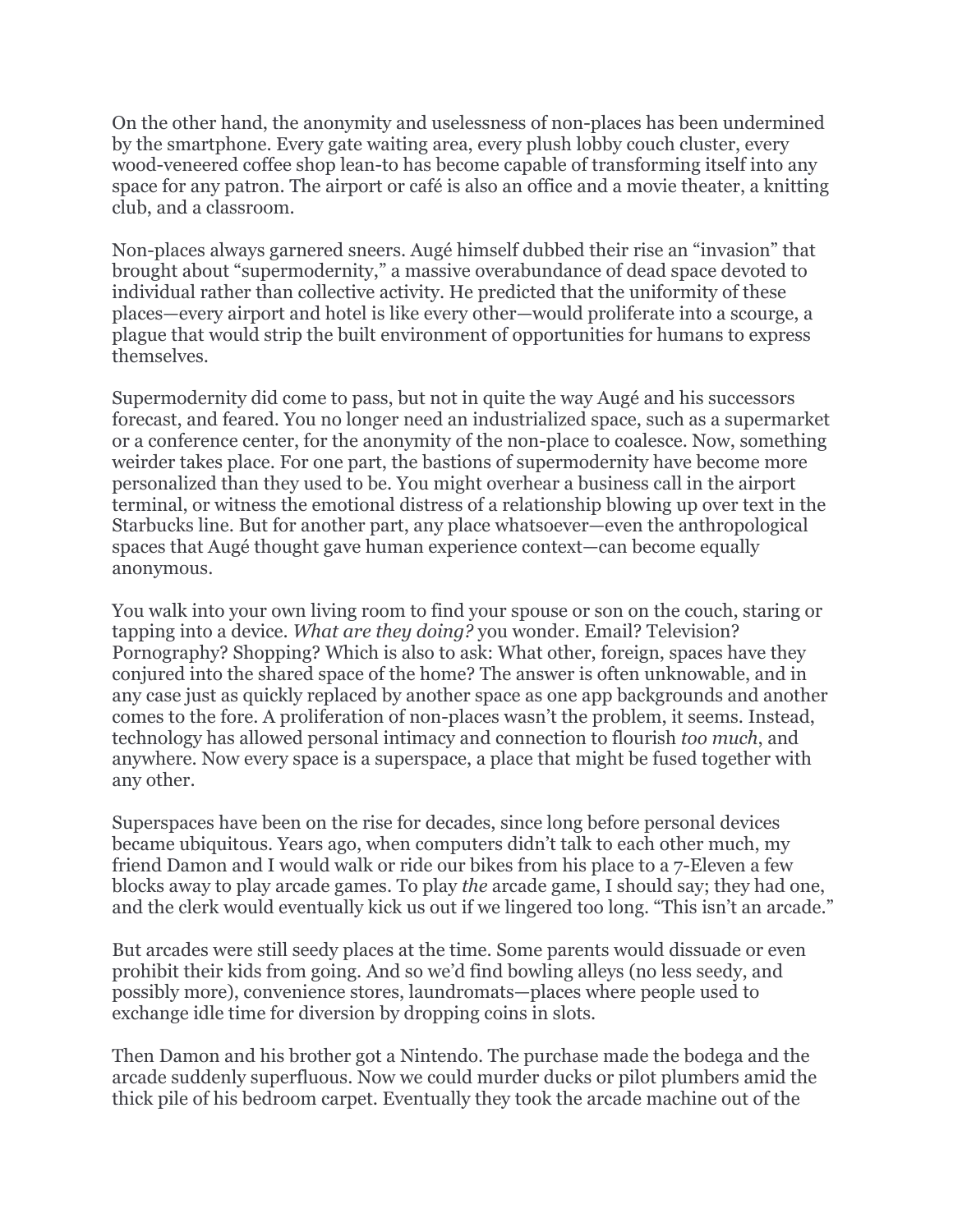7-Eleven entirely, and [the arcade business collapsed.](https://www.theverge.com/2013/1/16/3740422/the-life-and-death-of-the-american-arcade-for-amusement-only) Bedrooms and dens imported the arcade into the home, like the VCR had done with the cinema. As Augé put it, people are always, and never, at home.

*Bringing work home with you* used to mean carting the actual work from the office to the house—files in briefcases, or lists of calls to be returned from behind a study door. Now it describes a more conceptual and holistic practice. Thanks to laptops, smartphones, broadband, apps, and cloud services, everyone can work all the time: Sending out emails under the dinner table, responding to Slack messages between closing the car door and opening the front door, processing expense reports by photographing receipts on the kitchen counter.

The disquiet associated with these activities is usually theorized as labor swelling to fill what was once private time. I've previously used the term *[hyperemployment](https://www.google.com/search?client=safari&rls=en&q=hyperemployment+bogost&ie=UTF-8&oe=UTF-8)* for the endless jobs everyone has, over and above the job they may get paid to do. My colleague Derek Thompson has called Americans' almost religious devotion to their jobs *[workism](https://www.theatlantic.com/ideas/archive/2019/02/religion-workism-making-americans-miserable/583441/)*. But hyperemployment and workism are also partly consequences of the built environment becoming more super-spatial. It's not just that the work comes home with you, but that the *office* does as well. Infinitely portable, the smartphone turns every space it enters into a workplace. Once Salesforce is launched, whatever room you occupy is a conference room.

Places exist for purposes, and when those purposes emigrate to new locations they also bring along the specters of their former homes. The bathroom is a place to shower or to cast out human waste. Bring your phone in there, and it's also an office where you can complete procurement requests in enterprise-resource-management software such as Workday, and a theater where you can watch *The Crown* on Netflix, and a classroom where you can practice Latvian on Duolingo, and a travel agency where you can book a flight on Delta. And your office isn't just at home, either: It's anywhere. At the gym, on the train platform, in the gastropub, behind the wheel.

That capacity underlies the social and economic power of computation. It also transmutes the individuals who use smartphones into the spaces where discrete activities once took place—or the cultural memory of those spaces, at least. The executive excusing herself to send a message at dinner doesn't just bring the work to the meal, but transports herself back to the office. The business traveler booking a flight from the doctor's waiting room teleports to the travel agency or the airport ticket counter.

These changes hollow out the spaces where specific activities once took place. The unique vibe and spiritual energy of the record shop or the clothing boutique evaporate away once Spotify or Amazon takes over for them. Peripheral spaces also decay, such as the transit lines or roads that lead to them, and the cafés or boba joints that flank them.

But computation's indifference to place also hurls the spaces where smartphones are used into their own chaos. The moment one of those spatial memories comes to the fore, it just gets replaced by another, competing space hiding just underneath. You might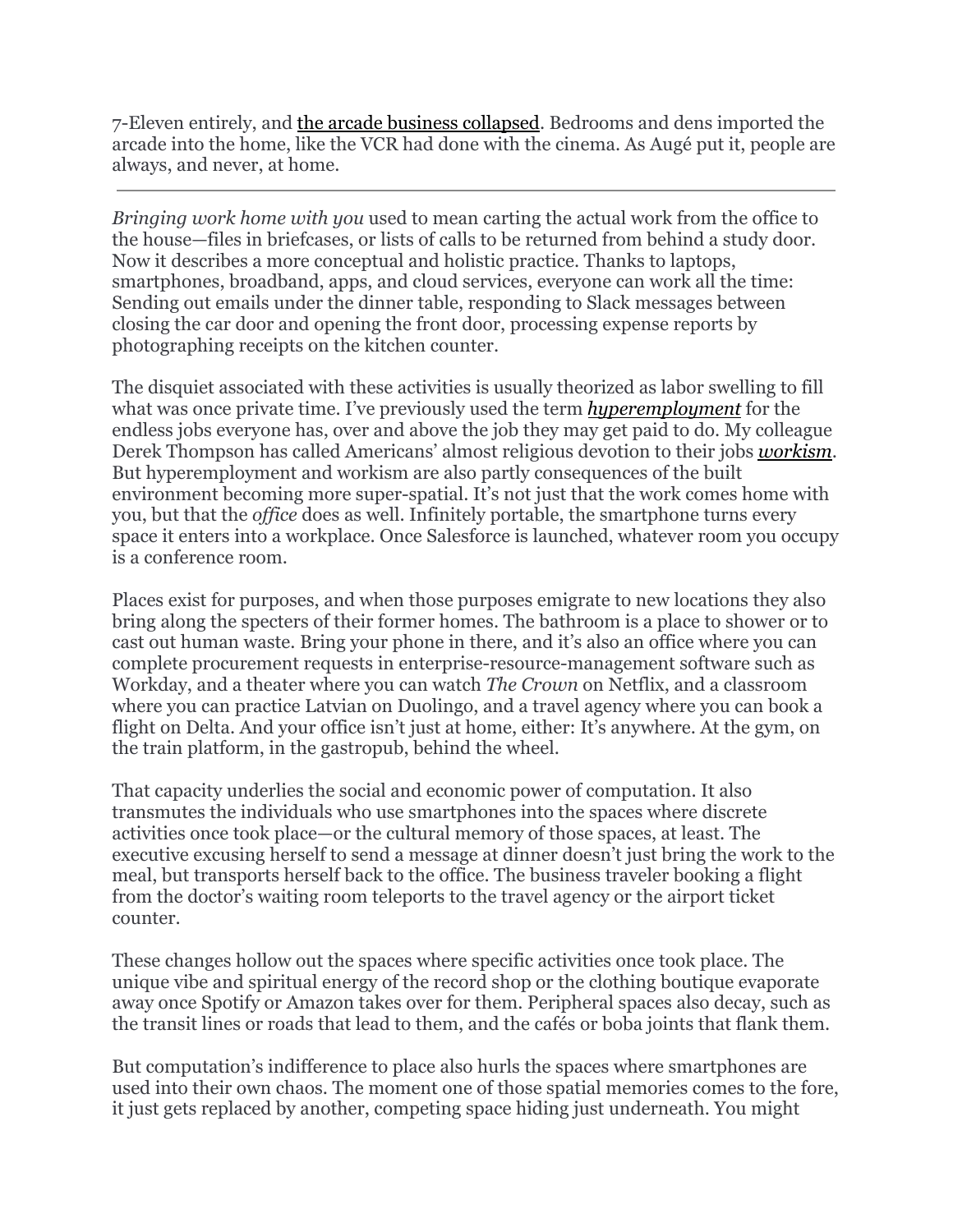settle in to start streaming an episode of *The Great British Baking Show* only to have a Slack notification transform the couch into a makeshift meeting room, and then back again. But just as likely: You pull up the sheets and then reach for YouTube, where an [ASMR video](https://www.theatlantic.com/health/archive/2016/07/the-emotional-labor-of-asmr/490811/) adds a meditation studio overtop the bedroom. Or you browse your Facebook news feed on the toilet, hoping to amend the bathroom's quiet isolation with the social murmur of a pub or café.

It's easy but disorienting, and it makes the home into a very strange space. Until the 20th century, one *had* to leave the house for almost anything: to work, to eat or shop, to entertain yourself, to see other people. For decades, a family might have a single radio, then a few radios and a single television set. The possibilities available outside the home were far greater than those within its walls. But now, it's not merely *possible* to do almost anything from home—it's also the easiest option. Our forebears' problem has been inverted: Now home is a prison of convenience that we need special help to escape.

Refreshed from site specificity after the *Star Wars* screening, my family longed to extend that sense of freedom. So we idled for a couple hours at the Dave & Buster's, an unholy fusion of suburban bar-grill, video-game arcade, and kiddie casino. It's the descendant of [Chuck E. Cheese's Pizza Time Theatre,](https://www.vice.com/en_us/article/9kkn7y/a-history-of-chuck-e-cheeses-animatronic-band) which Atari founder Nolan Bushnell created in 1977 as a family-friendly alternative to the taverns and arcades where video games were played.

In the din of Dave & Buster's, we found our devices already waiting for us: large-scale renditions of mobile games like Candy Crush filled the place, reimagined at arcade scale. At one time, this would have seemed like a perverse joke. But any reprieve from superspace feels earnest now. We happily paid to idle there, tapping and swiping giant versions of the apps already in our pockets, rather than returning to the minivan, and then the highway, and then home, where everyone would recede again into the dense expanse of a smartphone.

Ian Bogost is a contributing writer at The Atlantic and the Director of the Program in Film & Media Studies at Washington University in St. Louis. His latest book is Play Anything.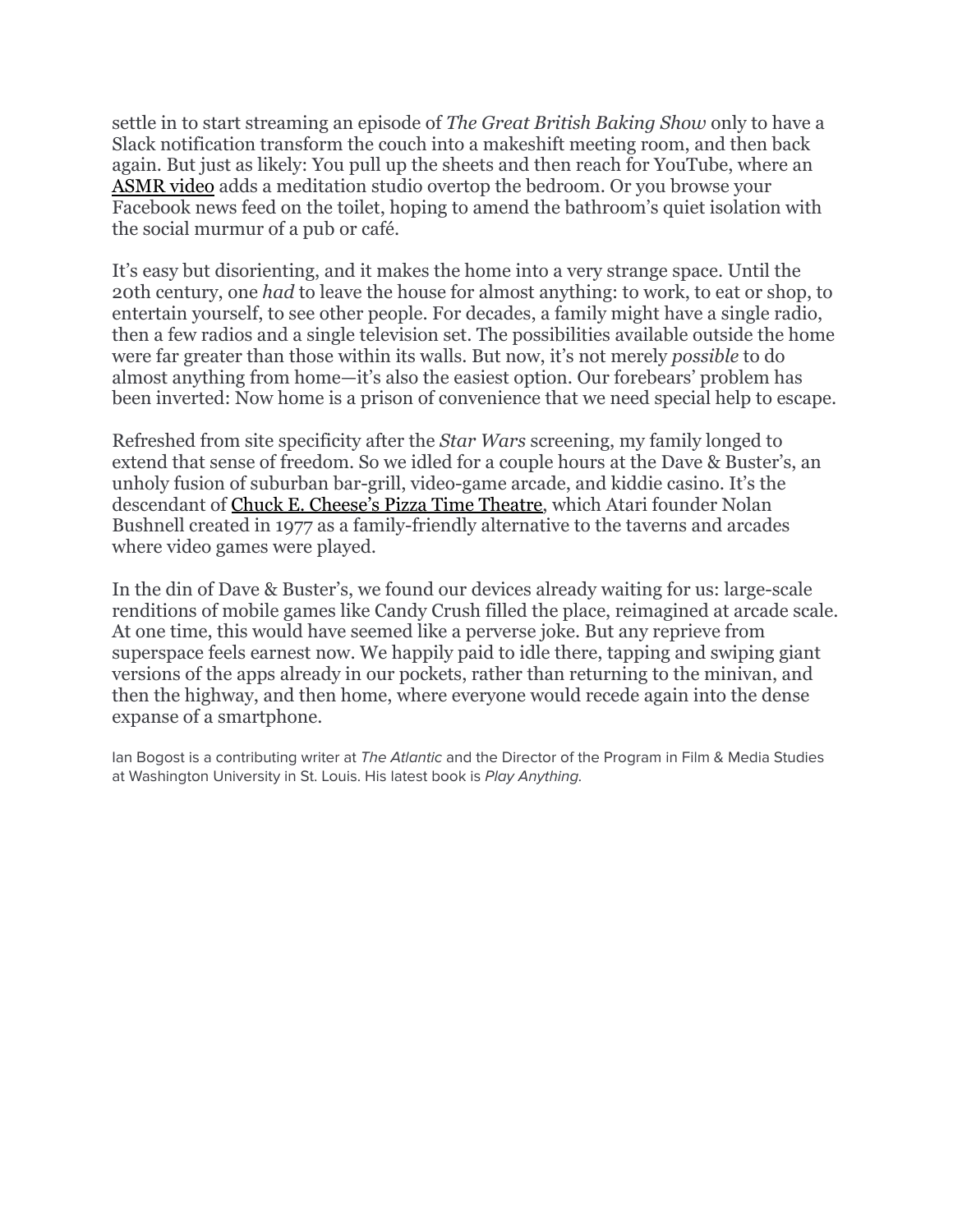Opinion

**OPINION** 

# Stop Googling. Let's Talk.

**By Sherry Turkle** Sept. 26, 2015

COLLEGE students tell me they know how to look someone in the eye and type on their phones at the same time, their split attention undetected. They say it's a skill they mastered in middle school when they wanted to text in class without getting caught. Now they use it when they want to be both with their friends and, as some put it, "elsewhere."

These days, we feel less of a need to hide the fact that we are dividing our attention. In a 2015 [study](http://www.pewinternet.org/files/2015/08/2015-08-26_mobile-etiquette_FINAL.pdf) by the Pew Research Center, 89 percent of cellphone owners said they had used their phones during the last social gathering they attended. But they weren't happy about it; 82 percent of adults felt that the way they used their phones in social settings hurt the conversation.

I've been studying the psychology of online connectivity for more than 30 years. For the past five, I've had a special focus: What has happened to face-to-face conversation in a world where so many people say they would rather text than talk? I've looked at families, friendships and romance. I've studied schools, universities and workplaces. When college students explain to me how dividing their attention plays out in the dining hall, some refer to a "rule of three." In a conversation among five or six people at dinner, you have to check that three people are paying attention — heads up — before you give yourself permission to look down at your phone. So conversation proceeds, but with different people having their heads up at different times. The effect is what you would expect: Conversation is kept relatively light, on topics where people feel they can drop in and out.

Young people spoke to me enthusiastically about the good things that flow from a life lived by the rule of three, which you can follow not only during meals but all the time. First of all, there is the magic of the always available elsewhere. You can put your attention wherever you want it to be. You can always be heard. You never have to be bored. When you sense that a lull in the conversation is coming, you can shift your attention from the people in the room to the world you can find on your phone. But the students also described a sense of loss.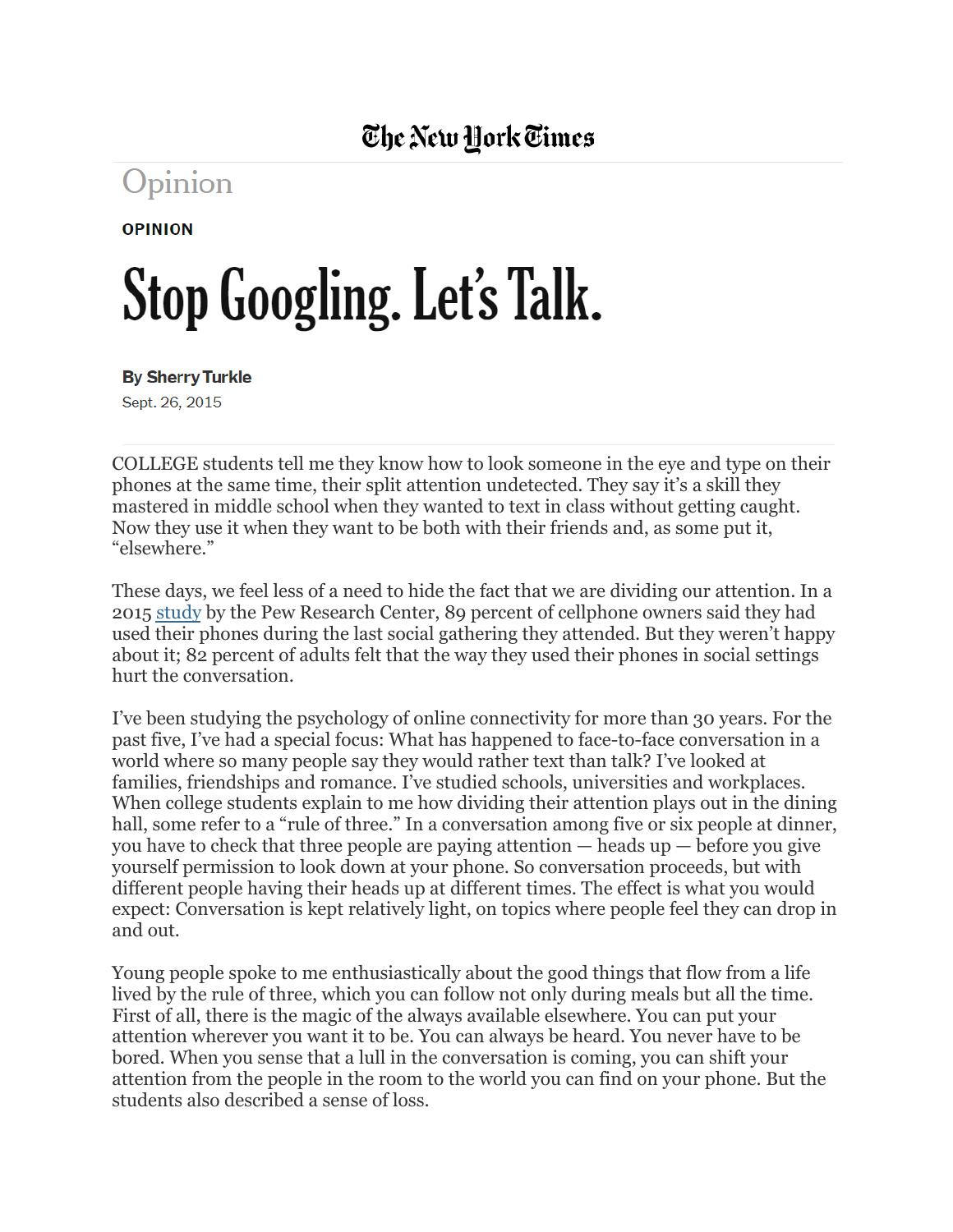One 15-year-old I interviewed at a summer camp talked about her reaction when she went out to dinner with her father and he took out his phone to add "facts" to their conversation. "Daddy," she said, "stop Googling. I want to talk to you." A 15-year-old boy told me that someday he wanted to raise a family, not the way his parents are raising him (with phones out during meals and in the park and during his school sports events) but the way his parents think they are raising him — with no phones at meals and plentiful family conversation. One college junior tried to capture what is wrong about life in his generation. "Our texts are fine," he said. "It's what texting does to our conversations when we are together that's the problem."

It's a powerful insight. Studies of conversation both in the laboratory and in natural settings show that when two people are talking, the mere presence of a phone on a table between them or in the periphery of their vision changes both what they talk about and the degree of connection they feel. People keep the conversation on topics where they won't mind being interrupted. They don't feel as invested in each other. Even a silent phone disconnects us.

In 2010, a team at the University of Michigan led by the psychologist Sara Konrath put together the findings of 72 studies that were conducted over a 30-year period. They [found](http://www.ipearlab.org/media/publications/Changes_in_Dispositional_Empathy_-_Sara_Konrath.pdf) a 40 percent decline in empathy among college students, with most of the decline taking place after 2000.

Across generations, technology is implicated in this assault on empathy. We've gotten used to being connected all the time, but we have found ways around conversation — at least from conversation that is open-ended and spontaneous, in which we play with ideas and allow ourselves to be fully present and vulnerable. But it is in this type of conversation — where we learn to make eye contact, to become aware of another person's posture and tone, to comfort one another and respectfully challenge one another — that empathy and intimacy flourish. In these conversations, we learn who we are.

Of course, we can find empathic conversations today, but the trend line is clear. It's not only that we turn away from talking face to face to chat online. It's that we don't allow these conversations to happen in the first place because we keep our phones in the landscape.

In our hearts, we know this, and now research is catching up with our intuitions. We face a significant choice. It is not about giving up our phones but about using them with greater intention. Conversation is there for us to reclaim. For the failing connections of our digital world, it is the talking cure.

The trouble with talk begins young. A few years ago, a private middle school asked me to consult with its faculty: Students were not developing friendships the way they used to. At a retreat, the dean described how a seventh grader had tried to exclude a classmate from a school social event. It's an age-old problem, except that this time when the student was asked about her behavior, the dean reported that the girl didn't have much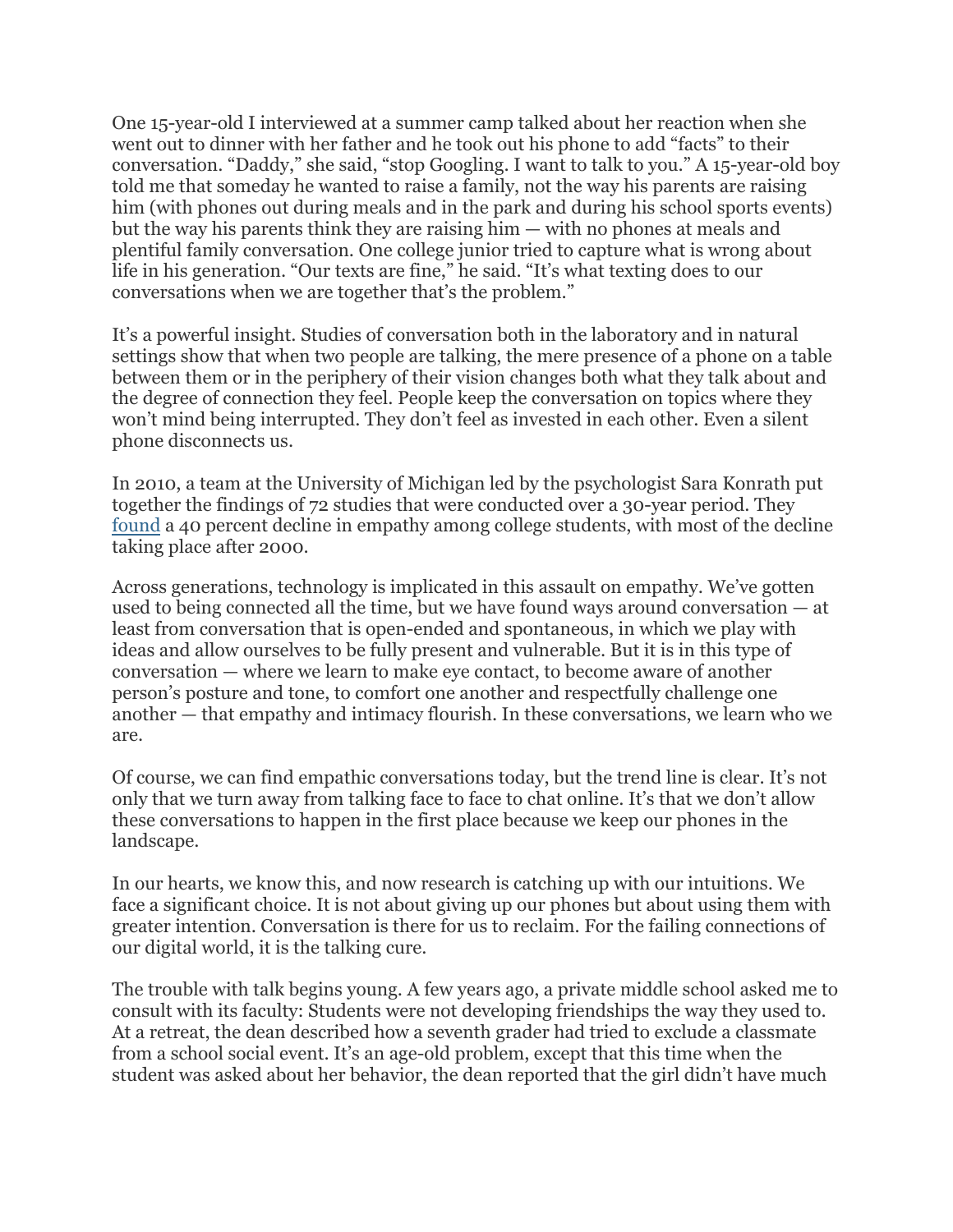to say: "She was almost robotic in her response. She said, 'I don't have feelings about this.' She couldn't read the signals that the other student was hurt."

The dean went on: "Twelve-year-olds play on the playground like 8-year-olds. The way they exclude one another is the way 8-year-olds would play. They don't seem able to put themselves in the place of other children."

One teacher observed that the students "sit in the dining hall and look at their phones. When they share things together, what they are sharing is what is on their phones." Is this the new conversation? If so, it is not doing the work of the old conversation. The old conversation taught empathy. These students seem to understand each other less.

But we are resilient. The psychologist Yalda T. Uhls was the lead author on a 2014 [study](http://www.sciencedirect.com/science/article/pii/S0747563214003227) of children at a device-free outdoor camp. After five days without phones or tablets, these campers were able to read facial emotions and correctly identify the emotions of actors in videotaped scenes significantly better than a control group. What fostered these new empathic responses? They talked to one another. In conversation, things go best if you pay close attention and learn how to put yourself in someone else's shoes. This is easier to do without your phone in hand. Conversation is the most human and humanizing thing that we do.

I have seen this resilience during my own research at a device-free summer camp. At a nightly cabin chat, a group of 14-year-old boys spoke about a recent three-day wilderness hike. Not that many years ago, the most exciting aspect of that hike might have been the idea of roughing it or the beauty of unspoiled nature. These days, what made the biggest impression was being phoneless. One boy called it "time where you have nothing to do but think quietly and talk to your friends." The campers also spoke about their new taste for life away from the online feed. Their embrace of the virtue of disconnection suggests a crucial connection: The capacity for empathic conversation goes hand in hand with the capacity for solitude.

In solitude we find ourselves; we prepare ourselves to come to conversation with something to say that is authentic, ours. If we can't gather ourselves, we can't recognize other people for who they are. If we are not content to be alone, we turn others into the people we need them to be. If we don't know how to be alone, we'll only know how to be lonely.

A VIRTUOUS circle links conversation to the capacity for self-reflection. When we are secure in ourselves, we are able to really hear what other people have to say. At the same time, conversation with other people, both in intimate settings and in larger social groups, leads us to become better at inner dialogue.

But we have put this virtuous circle in peril. We turn time alone into a problem that needs to be solved with technology. Timothy D. Wilson, a psychologist at the University of Virginia, led a team that [explored](http://www.ncbi.nlm.nih.gov/pmc/articles/PMC4330241/) our capacity for solitude. People were asked to sit in a chair and think, without a device or a book. They were told that they would have from six to 15 minutes alone and that the only rules were that they had to stay seated and not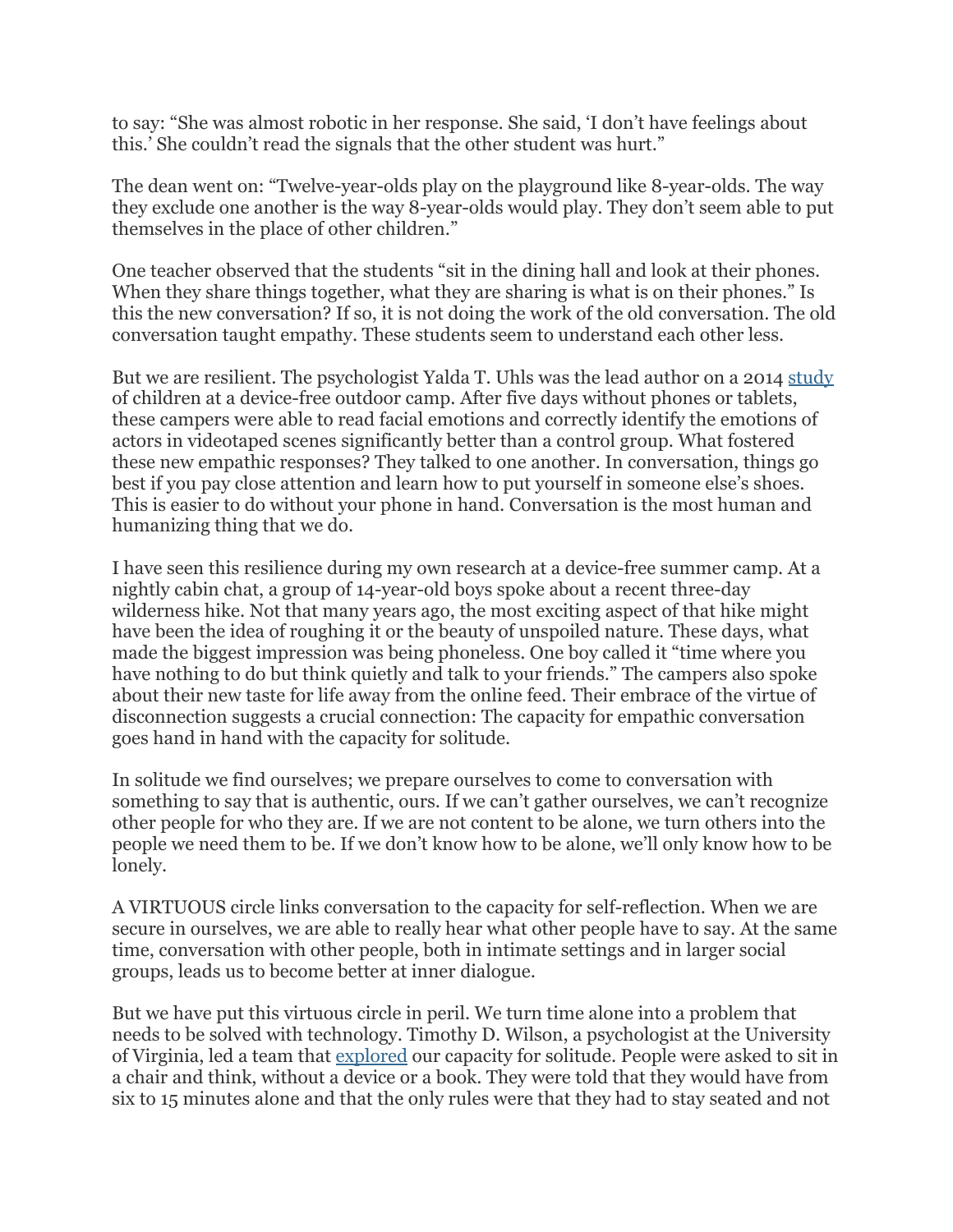fall asleep. In one experiment, many student subjects opted to give themselves mild electric shocks rather than sit alone with their thoughts.

People sometimes say to me that they can see how one might be disturbed when people turn to their phones when they are together. But surely there is no harm when people turn to their phones when they are by themselves? If anything, it's our new form of being together.

But this way of dividing things up misses the essential connection between solitude and conversation. In solitude we learn to concentrate and imagine, to listen to ourselves. We need these skills to be fully present in conversation.

Every technology asks us to confront human values. This is a good thing, because it causes us to reaffirm what they are. If we are now ready to make face-to-face conversation a priority, it is easier to see what the next steps should be. We are not looking for simple solutions. We are looking for beginnings. Some of them may seem familiar by now, but they are no less challenging for that. Each addresses only a small piece of what silences us. Taken together, they can make a difference.

One start toward reclaiming conversation is to reclaim solitude. Some of the most crucial conversations you will ever have will be with yourself. Slow down sufficiently to make this possible. And make a practice of doing one thing at a time. Think of unitasking as the next big thing. In every domain of life, it will increase performance and decrease stress.

But doing one thing at a time is hard, because it means asserting ourselves over what technology makes easy and what feels productive in the short term. Multitasking comes with its own high, but when we chase after this feeling, we pursue an illusion. Conversation is a human way to practice unitasking.

Our phones are not accessories, but psychologically potent devices that change not just what we do but who we are. A second path toward conversation involves recognizing the degree to which we are vulnerable to all that connection offers. We have to commit ourselves to designing our products and our lives to take that vulnerability into account. We can choose not to carry our phones all the time. We can park our phones in a room and go to them every hour or two while we work on other things or talk to other people. We can carve out spaces at home or work that are device-free, sacred spaces for the paired virtues of conversation and solitude. Families can find these spaces in the day to day — no devices at dinner, in the kitchen and in the car. Introduce this idea to children when they are young so it doesn't spring up as punitive but as a baseline of family culture. In the workplace, too, the notion of sacred spaces makes sense: Conversation among employees increases productivity.

We can also redesign technology to leave more room for talking to each other. The "do not disturb" feature on the iPhone offers one model. You are not interrupted by vibrations, lights or rings, but you can set the phone to receive calls from designated people or to signal when someone calls you repeatedly. Engineers are ready with more